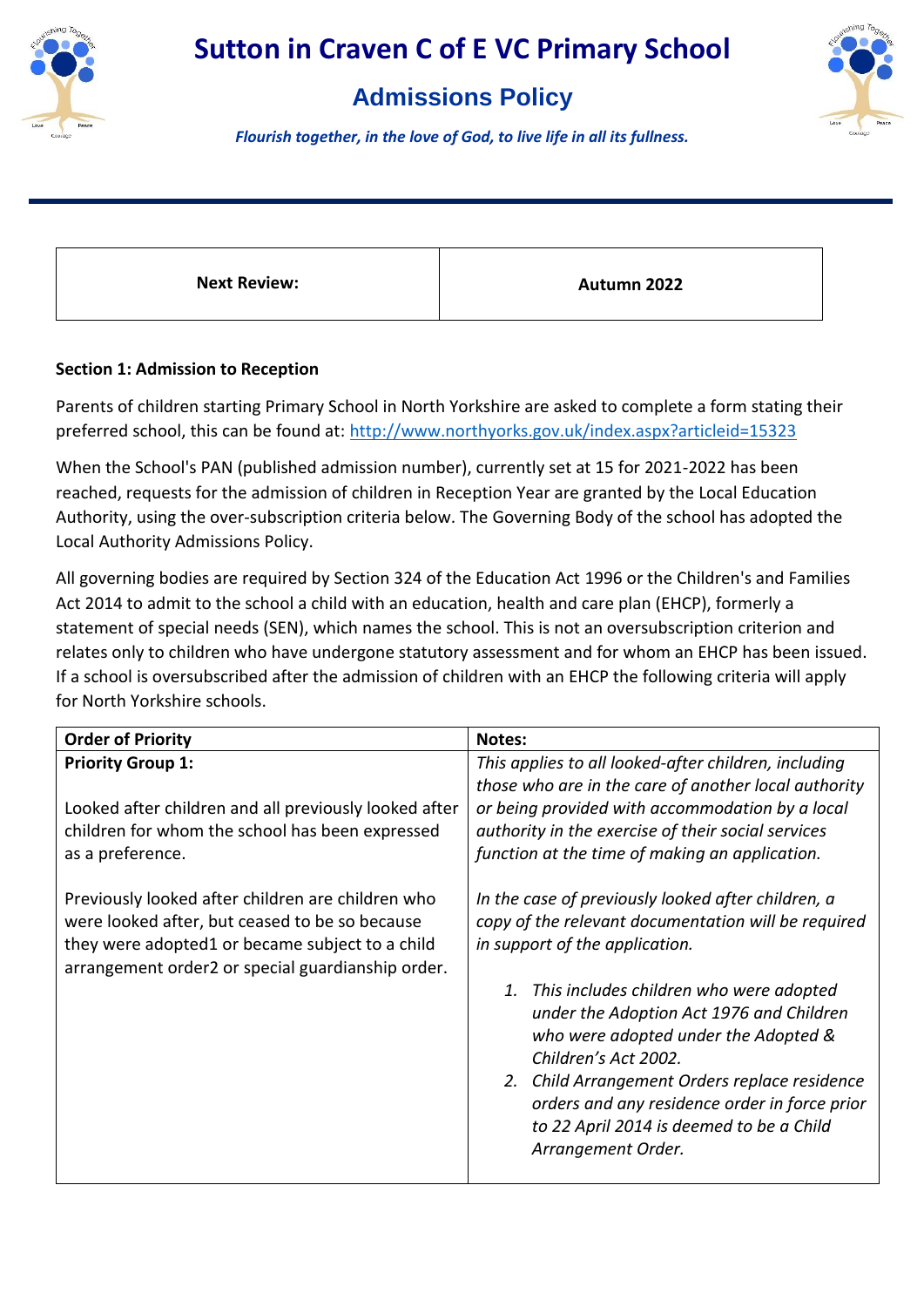

### **Admissions Policy**



*Flourish together, in the love of God, to live life in all its fullness.*

| <b>Priority Group 2:</b><br>Children who appear to the Admissions Authority to<br>have been in state care outside of England and<br>cease to be in state care as a result of being<br>adopted. | A child is regarded as being in state care outside of<br>England if they were accommodated by a public<br>authority, a religious organisation or any another<br>provider of care whose sole purpose is to benefit<br>society.                                                                                                                                                                                                                                                                                                                                |
|------------------------------------------------------------------------------------------------------------------------------------------------------------------------------------------------|--------------------------------------------------------------------------------------------------------------------------------------------------------------------------------------------------------------------------------------------------------------------------------------------------------------------------------------------------------------------------------------------------------------------------------------------------------------------------------------------------------------------------------------------------------------|
| <b>Priority Group 3:</b><br>Children the Authority considers have special social<br>or medical reasons for admission.                                                                          | We will only consider applications on social or<br>medical grounds if they are supported by a<br>professional recommendation from a doctor, social<br>worker, or other appropriate professional.<br>The supporting evidence should set out the<br>particular social or medical reason(s) why the school<br>in question is the most suitable school and the<br>difficulties that would be caused if the child had to<br>attend another school.<br>Panels of professionally qualified people will<br>consider all applications made under priority group<br>2. |
| <b>Priority Group 4:</b><br>Children living within the normal area of the school.                                                                                                              |                                                                                                                                                                                                                                                                                                                                                                                                                                                                                                                                                              |
| <b>Priority Group 5:</b><br>Children living outside the normal area of the<br>school.                                                                                                          |                                                                                                                                                                                                                                                                                                                                                                                                                                                                                                                                                              |

*Children in higher numbered priority groups will be offered places ahead of those in lower numbered priority groups. All applications within each priority group will be considered equally ( i.e. all applications, regardless of order of preference).*

#### *Tie break:*

If there are not enough places for all the children in one of these priority groups, we will give priority first to those with a sibling at the school in September 2020 ( in all cases sibling refers to brother or sister, half brother or sister, adopted brother or sister, step brother or sister, or the child of the parent / carer's partner where the child for whom the school place is sought is living in the same family unit at the same address as that sibling ) and then to those living nearest the school.

If within a priority group there are not enough places for all those with a sibling at the school in September 2020, we will give priority to those children with a sibling living nearest the school.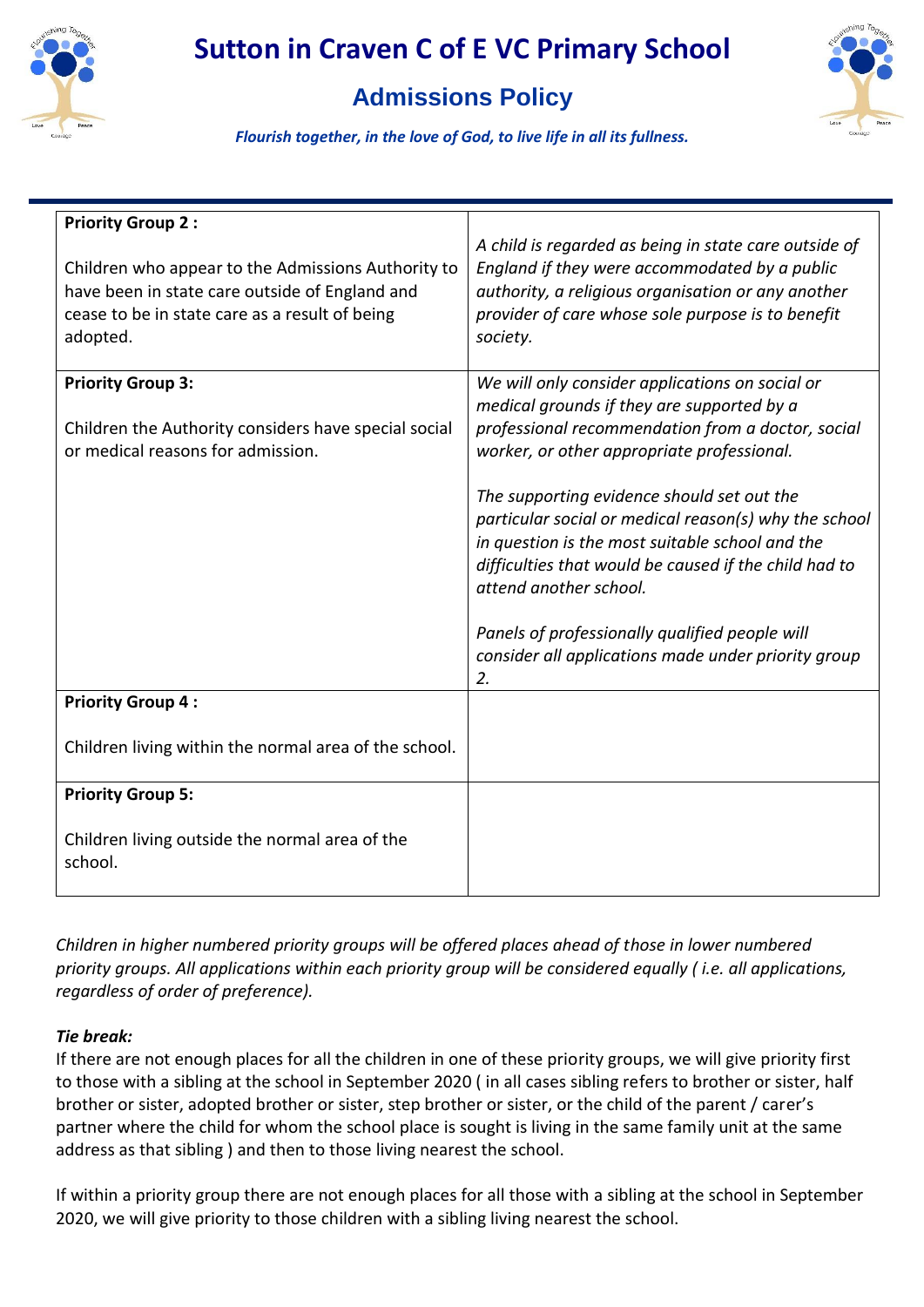

### **Admissions Policy**



*Flourish together, in the love of God, to live life in all its fullness.*

All distance measurements are based on the nearest route recognised by the County Councils electronic mapping system from a child's home address to school. The measurement is made from a fixed point within the dwelling, as identified by Ordnance Survey, to the nearest school entrance using footpaths and roads. The routes measured to determine the allocation of school places will be those recognised by the electronic mapping system used by the school admissions team.

If the distance tie-break is not sufficient to distinguish between applicants in a particular priority group a random allocation will be used.

#### **RANDOM ALLOCATION PROCEDURE**

Random allocations are necessary where:

- 1. There is more than one applicant ranked equally according to the published admission rules and there are insufficient places available to allocate all of the equally ranked applicants
- 2. This occurs where applicants are equidistant from a school because the usual method of measuring distance to the school results in two unrelated applicants having the same distance measurement. Each random allocation event only holds for the allocation of the currently available school place. On any waiting list the remaining applicants remain equally ranked and any further place is offered as the result of a further random exercise. In making a random allocation it is important that there is scrutiny from a person who is not involved in the allocation process.

#### **DEFINITION OF ROLES**

Independent Scrutineer (IS) – this is a person who ensures the process is carried out in a correct and transparent way. The IS must be independent of the school for which the allocation is to be made and also must be independent of the Council's Admissions and Transport team.

Admissions Officer (AO) – this is an officer from the Council's Admissions and Transport team who is responsible for carrying out the administration of the random allocation procedure and recording the results, under the scrutiny of the IS.

Person who makes the draw (P) – this must be a person independent of the school for which the allocation is to be made and must be a person who is not part of the Council's Admissions and Transport team.

#### **PROCESS TO BE FOLLOWED – N.B. This entire process is to be carried out in sight of, and under the scrutiny of, the IS**

1. The AO allocates each pupil to be included in the draw a number and records it on the 'Random Allocation Cross Reference Sheet'. This is placed in a sealed envelope.

2. The AO prepares as many equal sized pieces of white paper as are necessary, which are numbered consecutively.

3. The AO folds each numbered sheet and seals them in identical envelopes, i.e. envelopes with no visibly identifiable differences.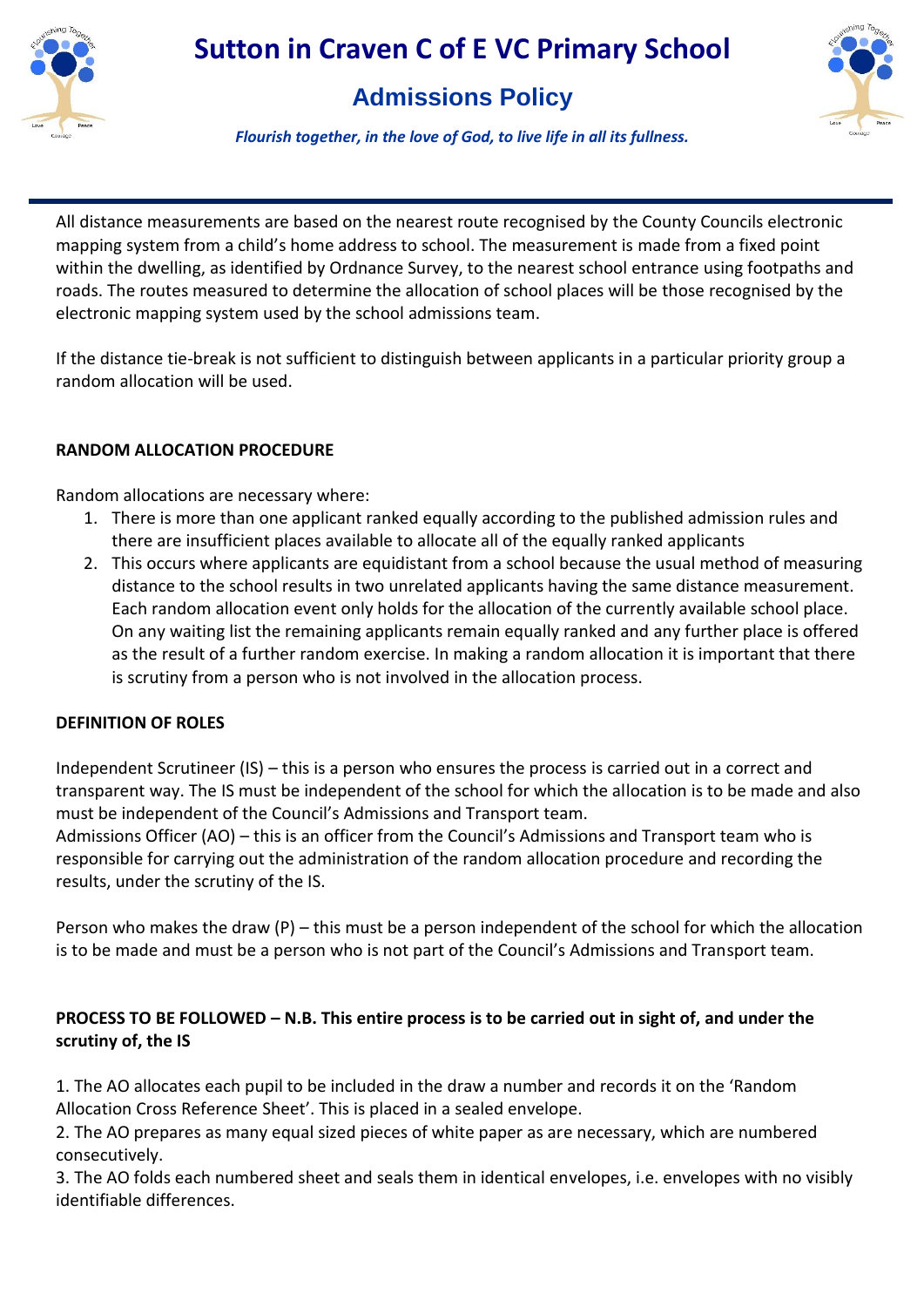

### **Admissions Policy**



*Flourish together, in the love of God, to live life in all its fullness.*

4. The AO shuffles the envelopes and hands them to P who shuffles the envelopes again, picks one envelope and opens it.

5. The AO records the first number drawn on the 'Random Allocation Record sheet'.

6. If more than one place can be offered they continue to draw envelopes and record numbers until all of the available places are allocated.

7. The AO then opens the previously sealed envelope containing the 'Random Allocation cross reference sheet' and records the numbers drawn on the 'Random Allocation cross reference sheet', marking clearly which child(ren) has(have) been allocated a place and which have not.

8. Once the process has been completed, the AO, IS and P should sign and date both the 'Random Allocation Record sheet' and the 'Random Allocation cross reference sheet' in order to certify that the procedure has been carried out correctly.

*We may be able to meet your preference for a place at* a *school that does not serve the local area you live in. In this case, you will normally be responsible for travel arrangements and the costs of your child's travel to and from school.*

#### **DEFERRED APPLICATIONS FOR INFANTS**

Admission authorities **must** provide for the admission of all children in the September following their fourth birthday.

Parents offered a place in reception for their child have a right to defer the date their child is admitted, or to take the place up part-time, until the child reaches compulsory school age. Places cannot be deferred beyond the beginning of the final term of the school year for which the offer was made.

Children reach compulsory school age on the prescribed day following their 5th birthday (or on their fifth birthday if it falls on a prescribed day). The prescribed days are 31 August, 31 December and 31 March.

#### **ADMISSION OF CHILDREN OUTSIDE THEIR NORMAL AGE GROUP**

The School Admission Code states that 'Parents may seek a place for their child outside of their normal age group, for example, if the child is gifted and talented or has experienced problems such as ill health. In addition, the parents of a summer born child may choose not to send that child to school until the September following their fifth birthday and may request that they are admitted out of their normal age group – to reception rather than year 1.'

When such a request is made, the local authority will make a decision on the basis of the circumstances of the case and in the best interests of the child concerned, taking into account the views of the Headteacher and any supporting evidence provided by the parent. This will include taking account of the parent's views; information about the child's academic, social and emotional development; where relevant, their medical history and the views of a medical professional; whether they have previously been educated out of their